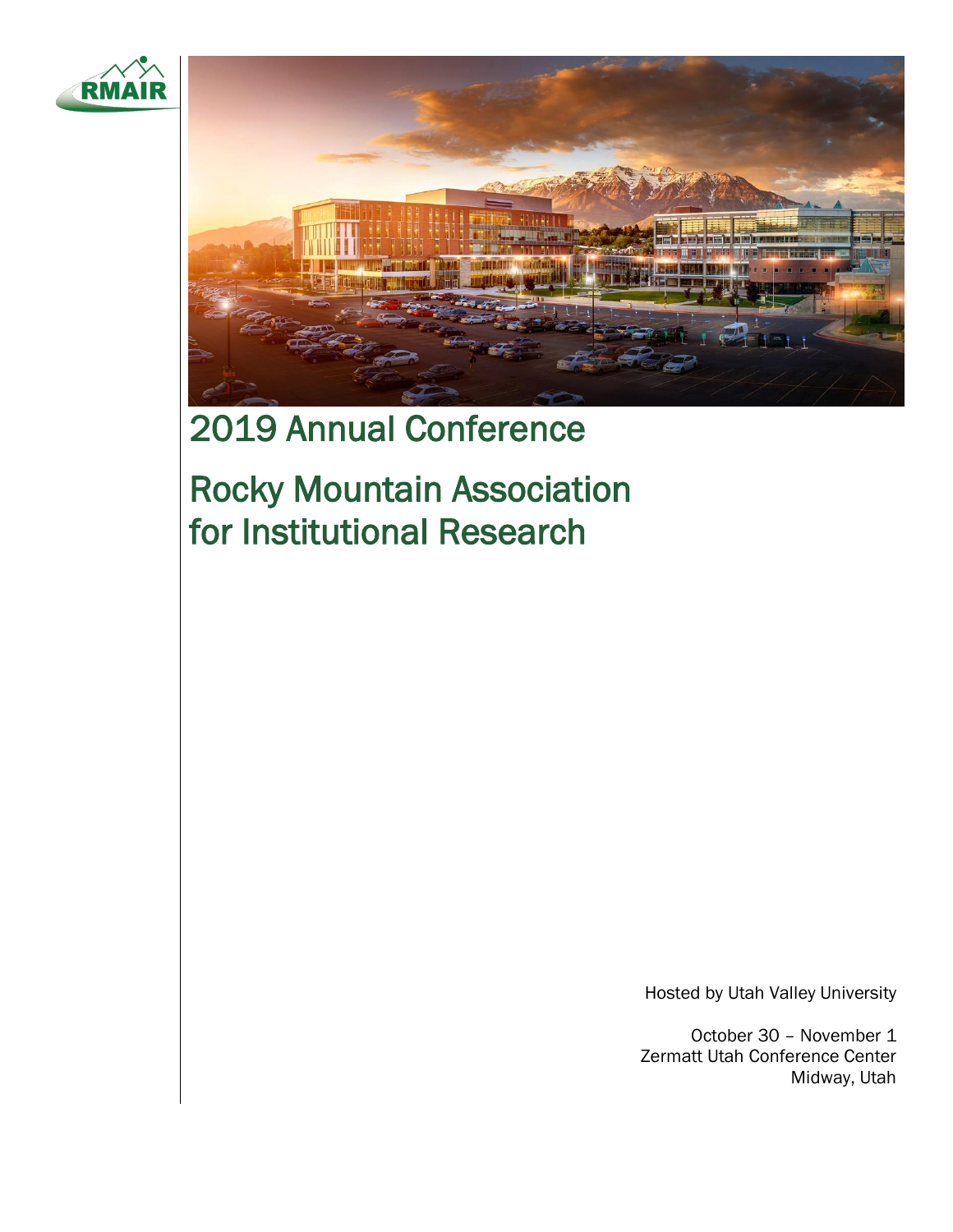## The 2019 RMAIR Conference is proudly hosted by



# Division of Planning, Budget, and Human Resources

Linda Makin, Vice President

Institutional Effectiveness, Planning, and Accreditation Support, Jeffrey Alan Johnson, Director

Institutional Research, Tim Stanley, Director

## Division of Academic Affairs,

Wayne Vaught, Provost and Vice President

Academic Quality Assistance, Quinn Koller, Director

## 2019 Conference Committee

Jeffrey Alan Johnson Quinn Koller Angela Ward Evelyn Ho-Wisniewski

## 2019 RMAIR Board:

Christina Drum, President Lisa Smith, Vice President Dawn Kenney, Past President Kay Cooley, Secretary Quinn Koller, Treasurer

## Acknowledgements

RMAIR appreciates the financial support for this conference from the Utah Valley University Division of Planning, Budget, and Human Resources; the Utah Valley University Division of Academic Affairs; Utah Valley University Institutional Effectiveness, Planning, and Accreditation Support; Utah Valley University Institutional Research; Utah Valley University Academic Quality Assurance; and Weber State University Budget Services.

The IPEDS workshop is provided by the Association for Institutional Research with funding from the National Center for Education Statistics. RMAIR appreciates the collaboration of AIR and NCES in offering these educational opportunities, and the support of Meg Andraza and Michelle Fitzgerald of the Association for Institutional Research in coordinating the workshop.

Audio/Visual support is provided through the generous cooperation of Adam Ferguson, PSAV and the Utah Valley University Fulton Library.

The conference committee thanks Jan Zite and Katie Tesch of Zermatt Utah; Jennifer Zabriske and Jessica Frandsen of UVU Institutional Effectiveness, Planning, and Accreditation Support; and Shauna Reher of UVU Academic Quality Assurance for their support of the committee in organizing this conference.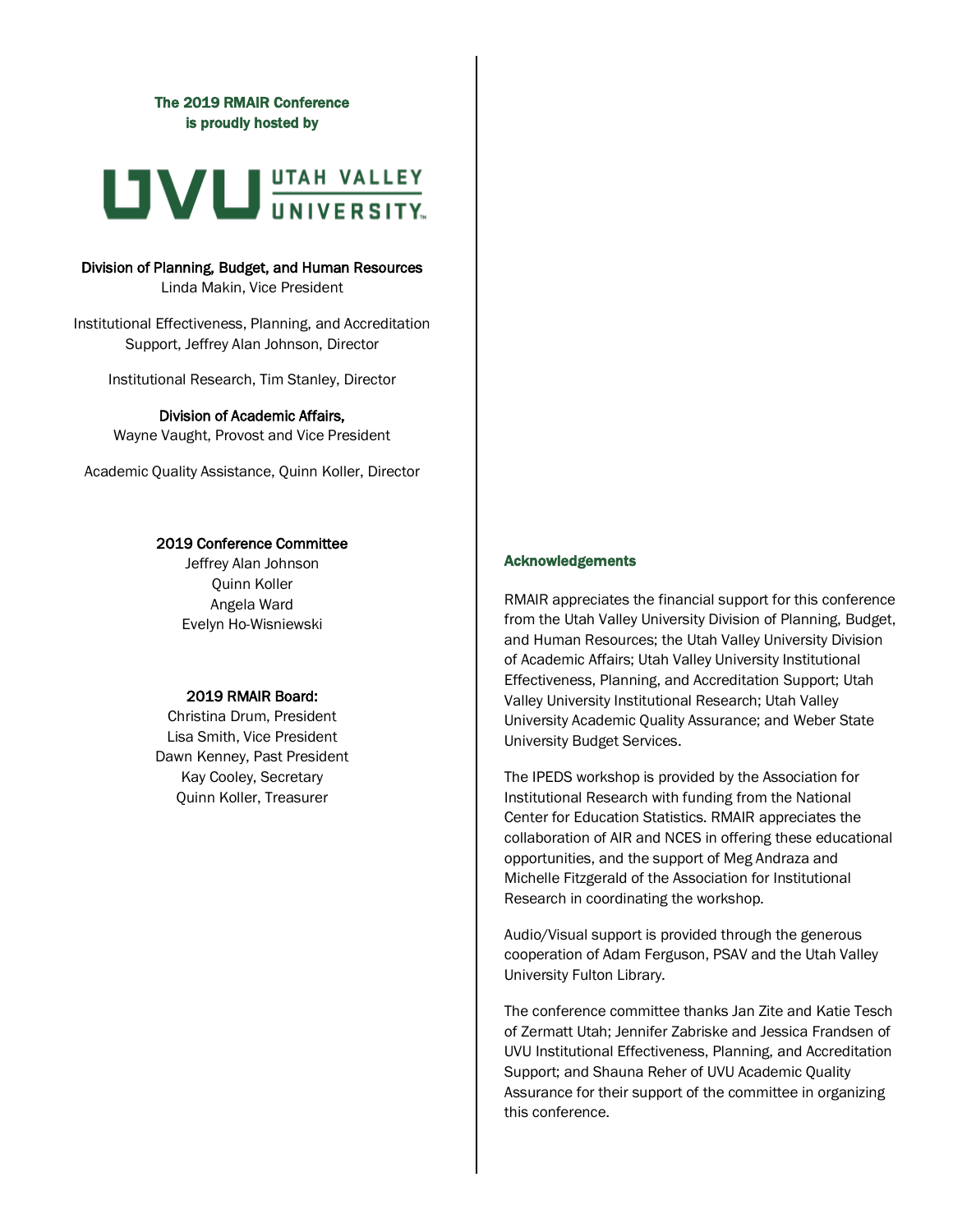## Conference Program

## Wednesday, October 30

## **REGISTRATION**

7:00 AM to 6:00 PM, Matterhorn Foyer East

#### AIR/NCES IPEDS CORKSHOPS: IPEDS FINANCE TRAINING FOR IR PROFESSIONALS AND IPEDS DATA AND BENCHMARKING: SUPPORTING DECISION MAKING AND INSTITUTIONAL **EFFECTIVENESS**

Michelle Fitzgerald (Association for Institutional Research), Kurt Gunnell(Association for Institutional Research), and Sandra Kinney (Association for Institutional Research) Pre-Conference Workshop 8:00 AM to 5:00 PM, Davos Room

The benchmarking workshop introduces the fundamentals of benchmarking as a measure of institutional effectiveness. It is designed for individuals with little to no experience in benchmarking studies. Participants use data from the IPEDS Surveys, Data Feedback Reports, and the Use of Data section of the NCES website to learn about the types of comparison groups that can be constructed. Exercises demonstrate establishment of key performance indicators (KPIs) and identification of variables to refine comparison groups.

The finance workshop is designed for IR professionals who have no training in finance or accounting, and focuses on a general understanding of higher education finance with an overview of where, how, and why IPEDS Finance data are used. Topics include an introduction to higher education finance; Governmental Accounting Standards Board (GASB) vs. Financial Accounting Standards Board (FASB); key accounting concepts; a review of general purpose financial statements and how they relate to the IPEDS Finance survey; and reporting comparison challenges. Exercises provide participants with experience completing the IPEDS Finance survey and benchmarking with commonly used finance variables.

## HANDS-ON APPROACH TO USING DATA BLENDING, LEVEL OF DETAILS AND PARAMETERS WITHIN TABLEAU

Sandip Thanki (Nevada State College) Hands-On Workshop 8:00 AM to 10:00 AM, St. Moritz Room

This session will target consolidating most of the institutional data into one, efficient dashboard with the use of data blending, Level of Detail calculations and Parameters within Tableau. IR professionals like to share as many data insights as possible with an ultimate goal of making this world a better place. This desire quickly leads a large set of reports or dashboards. Keeping them up-to-date along with state and federal reporting takes away most of the much-needed time from for innovation. The presentation will guide the audience into creating a complete dashboard containing major aspects of higher education metrics. A sample dataset containing term level data with student characteristics, enrollment, majors/minors, campus engagement, enrollment, graduation and employment will be shared. The participants are

encouraged to bring their laptops with Tableau (can install a trial at no cost if needed).

## INSTITUTIONAL RESEARCH IN THE AGE OF ANALYTICS: COMPETING IN A DATA-DRIVEN WORLD Anupma Singh (University of Wyoming) Pre-Conference Workshop

8:00 AM to 12:00 PM, Interlaken Room

The RMAIR members will learn about the current trends and changing paradigm of IR; understand how to utilize data mining, forecasting, and predictive modeling techniques, and hands-on experience in putting analytical knowledge into practice; understand how to convey compelling and relevant stories through data visualization to inform decisions; help the participants gain an understanding of the user's need and being able to translate those needs into application; and understand the basics of Power BI (importing data, developing visuals, sharing reports, etc.).

## WHAT EVERY INSTITUTIONAL RESEARCH EMPLOYEE SHOULD KNOW: AN IR GUIDE FOR THE PERPLEXED

Angela Ward (Utah Valley University), Jeffrey Alan Johnson (Utah Valley University)

Hands-On Workshop 10:15 AM to 12:00 PM, St. Moritz Room

This interactive session takes inspiration from the Jewish philosopher Maimonides to guide new IR employees, who are very often perplexed, to functional professionals. Through discussions of their own and others' offices, participants will gain an understanding of common projects and responsibilities in institutional research, be able to identify useful resources to aid in their work and professional development, and learn how to develop relationships with other IR professionals.

## DEFINING THE "STUDENT TOUCH POINT UNIVERSE"

Mick Haney (Nevada State College), Sandip Thanki (Nevada State College)

Research and Practice Presentation 1:00 PM to 2:00 PM, Interlaken Room

This presentation will present a Student Data Architecture which support abstracting all the "Touch Points" where a student interacts with an institution. This architecture is implemented at Nevada State College and supports four other FA departments in the State. This presentation is first conceptual, defining the architectural levels, and then technical, illustrating how the Universe is populated. The presentation will be preceded by a Tableau demonstration of Architecture utilization and capability.

## FACULTY GENDER PAY EQUITY: DIVISION AND ACADEMIC RANK DRIVE INSTITUTION-LEVEL DIFFERENCES

Christopher Wendt (University of Texas at Dallas), Lawrence Redlinger (University of Texas at Dallas) Research and Practice Presentation 1:00 PM to 2:00 PM, St. Moritz Room

The University of Texas System has directed member institutions to assess differences in faculty compensation by gender, with the goal of eliminating systemic differences within five years. This study analyzes compensation for 533 tenured and tenure-track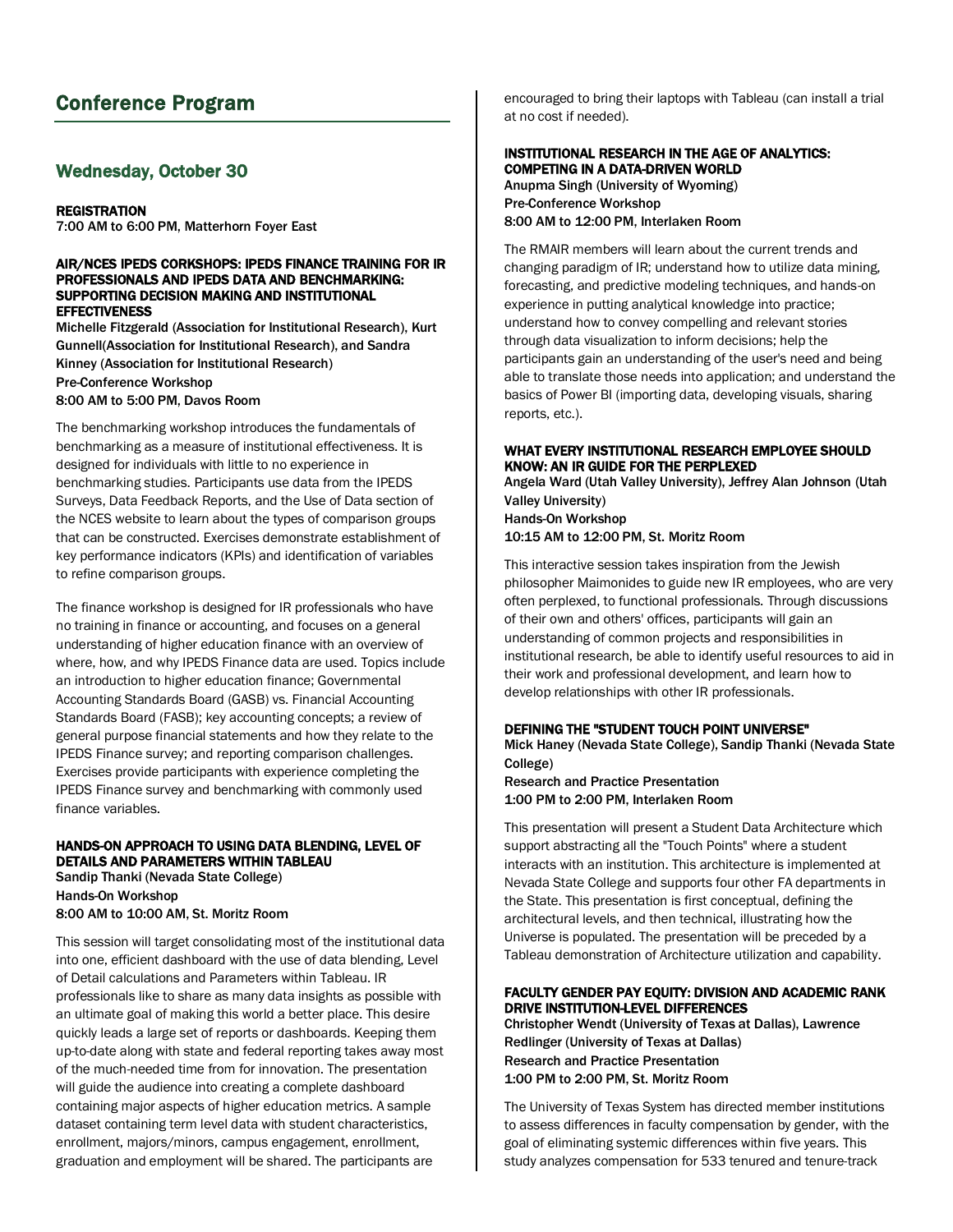#### 2019 RMAIR Conference Program 4

faculty employed by the University of Texas at Dallas for the 2016- 2017 academic year. We find that the institution-level difference in compensation by gender are accounted for by the distribution of male and female faculty across divisions, such as Management or Arts and Humanities, as well as by academic rank. Trends in gender distribution by rank suggest that institution-level differences in compensation will continue to decline. In addition, we identify possible omitted variables through a review of predicted compensation for faculty in the sample, as well as the need to connect institution-level analyses in compensation to nationwide trends in training and hiring.

## THE FAN, THE QUARTERBACK OR THE COACH; IR'S ROLE IN CORE THEME ASSESSMENT

Andrea Brown (Dixie State University) Research and Practice Presentation 2:30 PM to 3:30 PM, St. Moritz Room

As the role of Institutional Research (IR) offices has changed over the last several years, how have you positioned your office in the accreditation space? What role does your Institutional Research (IR) office play in assessment of Core themes? Are you the fan, that supports the document from the sideline? Are you the quarterback, providing most of the information but allowing another office to lead the project? Or, are you the coach, the leader and strategist in the Core Theme assessment including telling the institutional effectiveness story? See how Dixie State University (DSU) became the leader in telling the institutional effectiveness story through the Core Theme assessment.

## THE NECESSITY OF A FORMAL DATA GOVERNANCE SYSTEM

Lawrence Redlinger (The University of Texas at Dallas), Sharon Etheredge (The University of Texas at Dallas) Research and Practice Presentation 2:30 PM to 3:30 PM, Interlaken Room

Data governance is crucial to managing university data. Often functional units of the university are not aware of what data is available, who is responsible for the data, how sensitive is the data, how are elements defined, what regulations apply, and a host of other considerations. The purpose of this presentation is to discuss the processes by which a formal data governance program, led by key functional units with support from Information Technology (IT), can be established and sustained. Rationales for mounting a governance program (benefits, risk management), engaging senior leadership, and organizational steps will be presented.

#### EFFECTS OF LDS CHURCH MISSIONARY SERVICE AGE REQUIREMENTS ON RETENTION AND COMPLETION Ben White (University of Utah)

Research and Practice Presentation 3:45 PM to 4:45 PM, St. Moritz Room

In 2012, the Church of Jesus Christ of Latter Day Saints changed the age requirements for missionary service. This change disproportionately affected states in the Mormon Cultural Region of the Mountain West States because of their large Latter-Day Saint population, and the age changes shifted enrollment patterns--and thus IPEDS exclusion patterns--throughout the

region. Now that this change is visible in six-year graduation rates, this presentation reviews its effects on retention, persistence, and completion.

## LEVERAGING GIS TO CREATE A NEW LOW SES INDICATOR

John Whitney (Utah Valley University) Research and Practice Presentation 3:45 PM to 4:45 PM, Interlaken Room

This presentation will demonstrate how to create an alternate to Pell Status as a low SES indicator using ArcGIS Pro. The session will cover some of the basics of working with ArcGIS, where to find publicly available shape files and data, and a step-by-step walkthrough of creating the alternate low SES indicator. No prior experience with ArcGIS Pro is necessary to participate.

## WELCOME RECEPTION Hosted by the RMAIR Board 6:00 PM to 8:00 PM, Matterhorn Room

Please join the RMAIR Board and welcome you colleagues to the 2019 RMAIR Conference. Light appetizers will be provided and a cash bar will be available. Afterward, take advantage of the many dining options at the Zermatt resort and in nearby Midway.

## Thursday, October 31

**REGISTRATION** 7:00 AM to 1:00 PM, Matterhorn Foyer East

#### BREAKFAST

7:00 AM to 8:30 AM, Matterhorn Room

Start the day with a continental breakfast with colleagues.

#### THE SURVEILLANCE UNIVERSITY

Chris Gilliard (Macomb Community College) Plenary Session 8:30 AM to 9:30 AM, Matterhorn Room

Chris Gilliard is a Professor of English at Macomb Community College. His scholarship concentrates on privacy, institutional tech policy, digital redlining, and the re-inventions of discriminatory practices through data mining and algorithmic decision-making, especially as these apply to college students. His current project looks at how popular misunderstandings of mathematical concepts create the illusions of fairness and objectivity in student analytics, predictive policing, and hiring practices. He holds a PhD from Purdue University's Rhetoric and Composition Program.

## IMPROVING GRADUATION RATES WITH GRADE DISTRIBUTION REPORTS

Morgan Shuppy (Utah Valley University), Guy McAtee (Utah Valley University), Emmanuel Cardenas (Utah Valley University), Jeremy Christiansen (Utah Valley University) Research and Practice Presentation 9:45 AM to 10:45 AM, Davos Room

UVU graduation and retention rates are lower than desired. Students are struggling to succeed, but why? We believe it is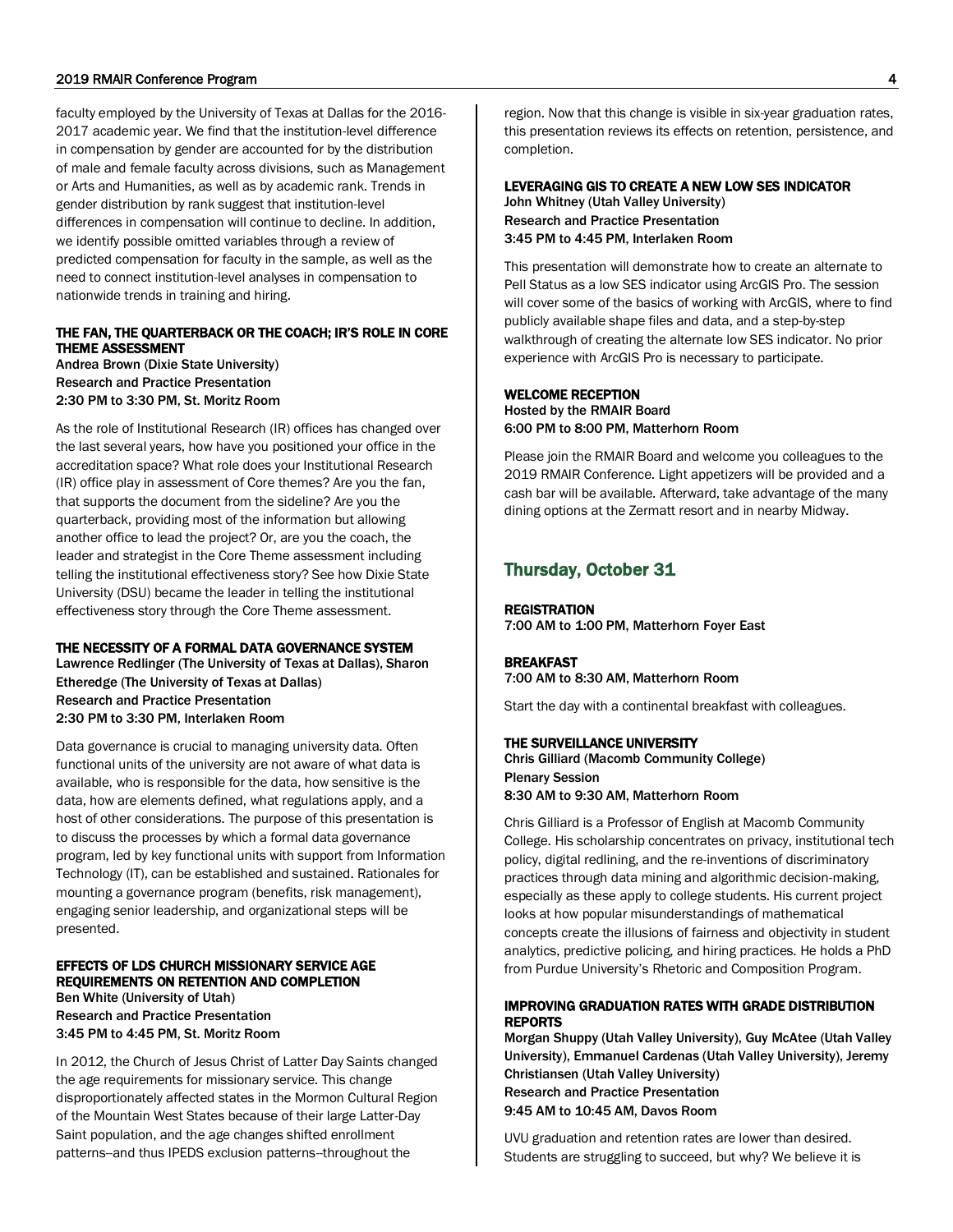#### 2019 RMAIR Conference Program 5

because students - especially freshmen - do not know the difficulty of their classes before registering. This could result in them unknowingly taking multiple hard classes which could lead to failure, discouragement, and even dropping out. The IRI has already published data about class difficulty in the form of a Grade Distribution Report. However, not many students are aware of this very useful tool. We are seeking to make this information more readily available to students so they can balance their semester workload and continue quickly along the path to student success.

#### NO ONE CAN HEAR YOU SCREAM IN SPACE: FACILITIES AND THEIR IMPACT UPON THEIR ORGANIZATION

Nicolas Antony Valcik (UT-Permian Basin), Hector Govea (UT-Permian Basin) Research and Practice Presentation 9:45 AM to 10:45 AM, St. Moritz Room

Many states have requirements for higher education institutions to report their facilities as well as their usage accurately. This can be problematic for institutions that do not have a culture of keeping an accurate inventory, or optimized scheduling for academic facilities as well as mixing research and instruction in the same rooms. This presentation will focus on how to obtain an accurate facility inventory, what the impact can be to an organization if an accurate inventory is not obtained, and the different metrics used by state and federal reports. This presentation will also attempt to answer the question of does assigning independent studies to classrooms and class labs decrease the amount of F's and Incompletes for these types of courses.

## A TYPOLOGY OF BRANCH CAMPUS SYSTEMS AT PUBLIC HIGHER EDUCATION INSTITUTIONS

Jessica Frandsen (Utah Valley University), Jeffrey Alan Johnson (Utah Valley University) Research and Practice Presentation 11:00 AM to 12:00 PM, Davos Room

In search of greater efficiency and effectiveness, many states are turning toward branch campus arrangements. The presentation will review different models of branch campus systems in public higher education, identifying a basic typology of different systems. This typology can guide institutional researchers as they are asked to contribute to state-level policy discussions on restructuring state higher education systems.

## MULTIPLE APPROACHES TO ASSESSING THE IMPACTS OF STUDENT SUCCESS INITIATIVES: THREE EXAMPLES AT UNLV

John "Skip" Crooker (University of Nevada, Las Vegas), Qingmin Shi (University of Nevada, Las Vegas), Tina Nelson (University of Nevada, Las Vegas), Shiloh Bradley (University of Nevada, Las Vegas)

Research and Practice Presentation 11:00 AM to 12:00 PM, Interlaken Room

Colleges and universities have implemented a variety of student success initiatives aimed at enhancing student outcome metrics. Therefore, how to measure the impacts of these initiatives has become one of the important focuses of the IR community. However, many of these initiatives suffer from lacking rigorous

assessment plans and may end up simply comparing the students who self-select to participate in the intervention and those who opt to not participate, without matching the participant and nonparticipant groups or controlling for confounding variables. Using multiple data sources, research methods, and BI and analytic tools, this presentation demonstrates our approaches to assessing the impacts of three campus-wide student success initiatives including identifying at-risk factors for the student outreach specialist program, FYS, and 15-to-Finish. The audience of this section will have an opportunity to learn about these approaches and share the assessment practices on their home campuses.

## QUALITATIVE DATA IN IR: A CASE STUDY

Danielle Ryan (Laramie County Community College) Research and Practice Presentation 11:00 AM to 12:00 PM, St. Moritz Room

This presentation will use a recent qualitative case study completed at LCCC to demonstrate how best to conduct qualitative research and data analysis, including how to employ the qualitative software program, Atlas.ti. Based upon results from a quantitative report in 2018-2019 indicating a decline in students seeking services at LCCC, a qualitative study was conducted from March-July 2019 to further understand why students may not be seeking services. Information about the counseling services was gathered from 131 surveys completed by LCCC students and 32 surveys completed by LCCC employees. In addition, 13 LCCC students and 12 LCCC employees participated in research interviews for 20+ hours of recorded data. Survey and interview data were analyzed utilizing basic descriptive statistics and content analysis, with support from Atlas.ti. A detailed description of the qualitative research design as well as how results and recommendations were constructed will be discussed.

## RELAXATION AND RECREATION OPPORTUNITIES 12:00 PM to 6:00 PM

Please take advantage of the opportunities for recreation and relaxation at the Zermatt Resort and in nearby Midway. RMAIR participants receive a 15% discount on resort spa services. A resort shuttle is to take you to nearby locations.

## HALLOWEEN PARTY

Hosted by the RMAIR Board 6:00 PM to 9:00 PM, Matterhorn Room

Please join the RMAIR Board and some of the scariest institutional researchers around—costumes encouraged! Is Crystal Reports really better a crystal ball? Does the Socratic Method provide timely decision support? Are those undead students excluded from the IPEDS Graduation Rate Cohort? What is your institution's graduation rate when adjusted for Grades Above Replacement with at least 6 AP credits for athletes in sports where at least 20% of games are played on artificial turf in the rain? Spooky food will be provided and a cash bar will be available.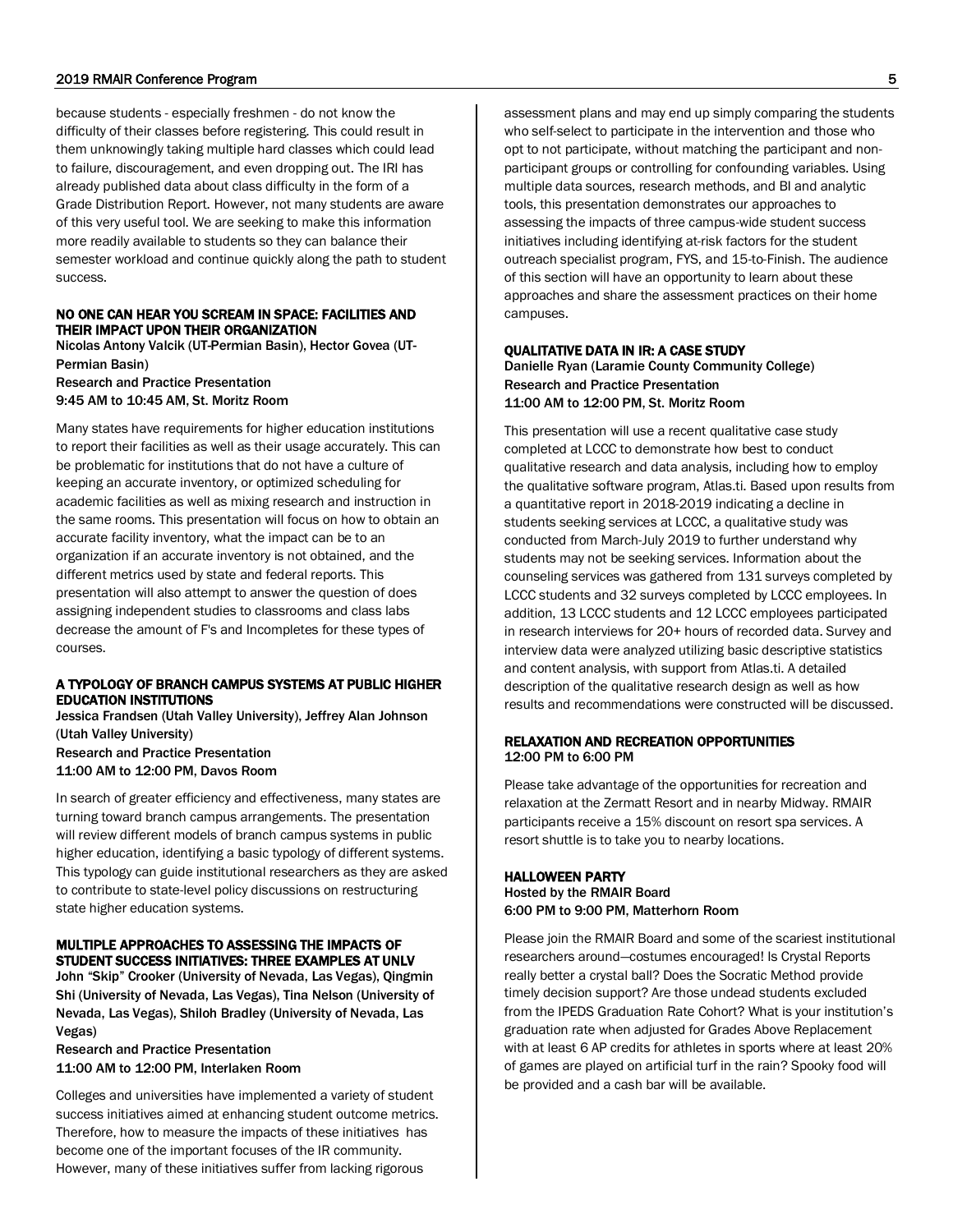## Friday, November 1

#### **REGISTRATION**

7:00 AM to 11:00 AM, Matterhorn Foyer East

BREAKFAST 7:00 AM to 8:30 AM, Matterhorn Room

Start the day with a continental breakfast with colleagues.

## LET'S ASK SOME STUDENTS WHAT KIND OF DATA WOULD HELP THEM

Jakell Larsen (Utah Valley University), Tim Stanley (Utah Valley University), Student Panel Plenary Session 8:30 AM to 9:30 AM, Matterhorn Room

Student Success is the byword of contemporary institutional research, but we rarely ask students directly what they need from us. The roundtable of students will discuss the challenges students experience and what kinds of data students might find useful for them in making decisions about their academic careers. Hearing students' views will help institutional researchers take seriously student-facing data projects and design them to support student success without assuming that institutional researchers and university administrators necessarily understand students better than students themselves.

## DATA GOVERNANCE GUIDING PRINCIPLES

Nichole Rip Research and Practice Presentation 9:45 AM to 10:45 AM, St. Moritz Room

This presentation will review what guiding for data governance principles are, how to build a set of guiding principles, goals to keep in mind, an example of data governance guiding principles, the effect of guiding principles on the data governance group, the effect of guiding principles on technology, and final thoughts.

## STUDENT SUCCESS AND ANALYTICAL VISUALIZATION

Anupma Singh (University of Wyoming) Research and Practice Presentation 9:45 AM to 10:45 AM, Davos Room

Improving student retention, graduation, and completion rates is a fundamental challenge in improving educational delivery. Analytical visualizations of admissions and students data enable the university to measure, monitor and manage their performance more effectively. This paper displays successful examples of analytical Oracle BI visualizations to show Institutional researchers the advantages of using analytical visualizations over the traditional longitudinal reporting of admissions data. This paper will also discuss how, as an institution, we transformed the focus and scope of the dashboard, in support of strategic planning, and continuous improvement. This paper presents the methodology and results of creating innovative and analytical visualizations that will help the user to report and analyze retention. Graduation rate, and admissions trends, to assess admissions performance and to track and compare applied, admitted and deposited periods among programs.

#### BUILDING TO CHANGE: HOW DIALOGUE HELPED DATA TO IMPROVE SPACE UTILIZATION

Chaz Steimel (Weber State University) Research and Practice Presentation 9:45 AM to 10:45 AM, Interlaken Room

So you have the data, the insights, and the next steps for campus; now what? This presentation tells the story of Weber State University's journey from having the dashboards, the reports, and the next steps for our state required Space Utilization report from their initial creation to being leveraged by our campus stakeholders to make meaningful changes. This was not a direct, linear line. There were missteps, time, and energy lost. However, when campus leaders turned to active dialogue, then, understanding, communication, and action was realized. Our campus went from being last in state reported measures to showing positive improvements and climbing out of the state's "cellar."

## RMAIR BUSINESS MEETING AND LUNCH

Lisa Smith (Vice President, Rocky Mountain Association for Institutional Research) Plenary Session 11:00 AM to 1:00 PM, Matterhorn Room

Please join the RMAIR board for lunch and the annual business meeting.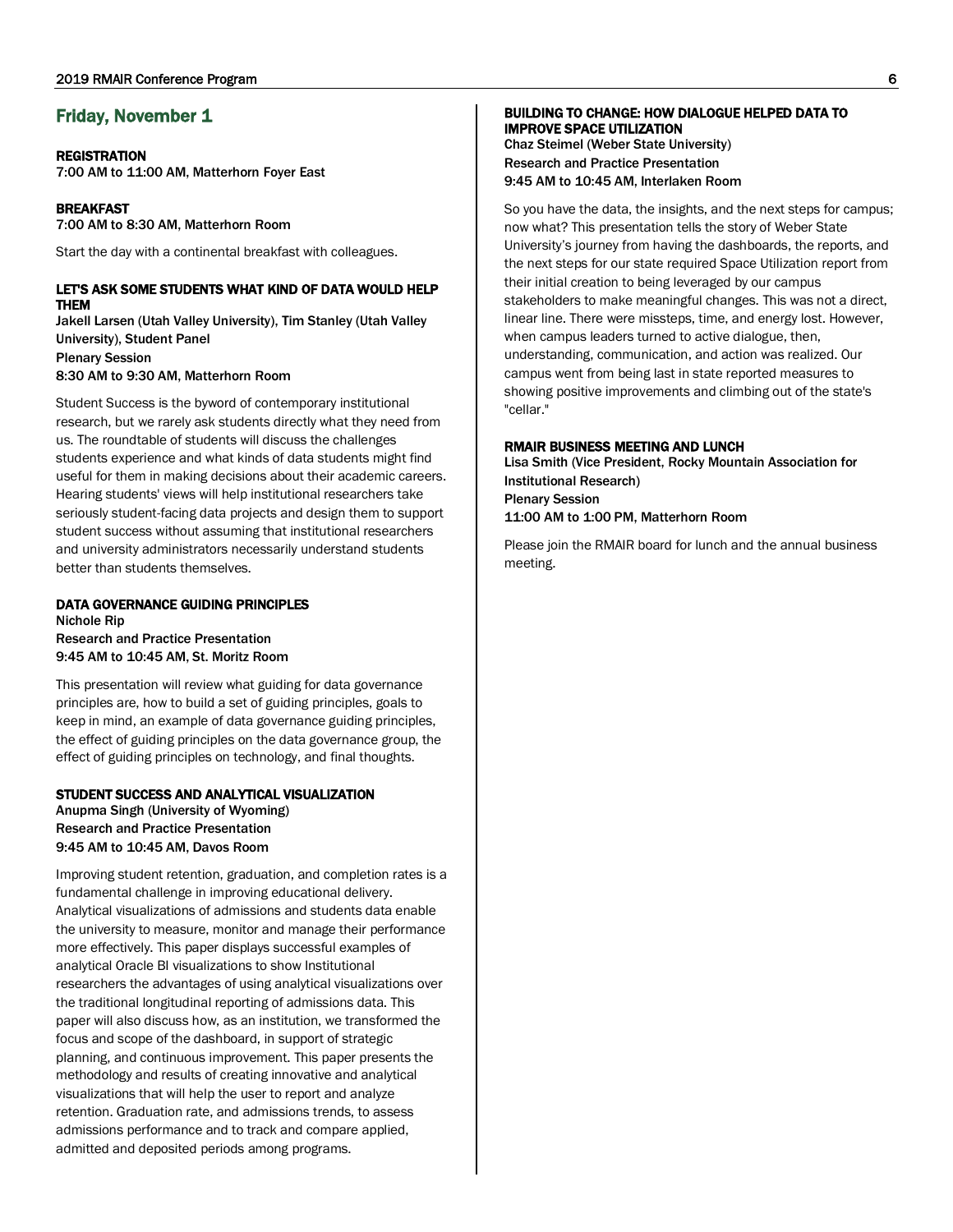# SAVE THE DATE

Please join your colleagues for the

2020 Rocky Mountain Association for Institutional Research Annual Conference

Cody, Wyoming September 30 – October 2